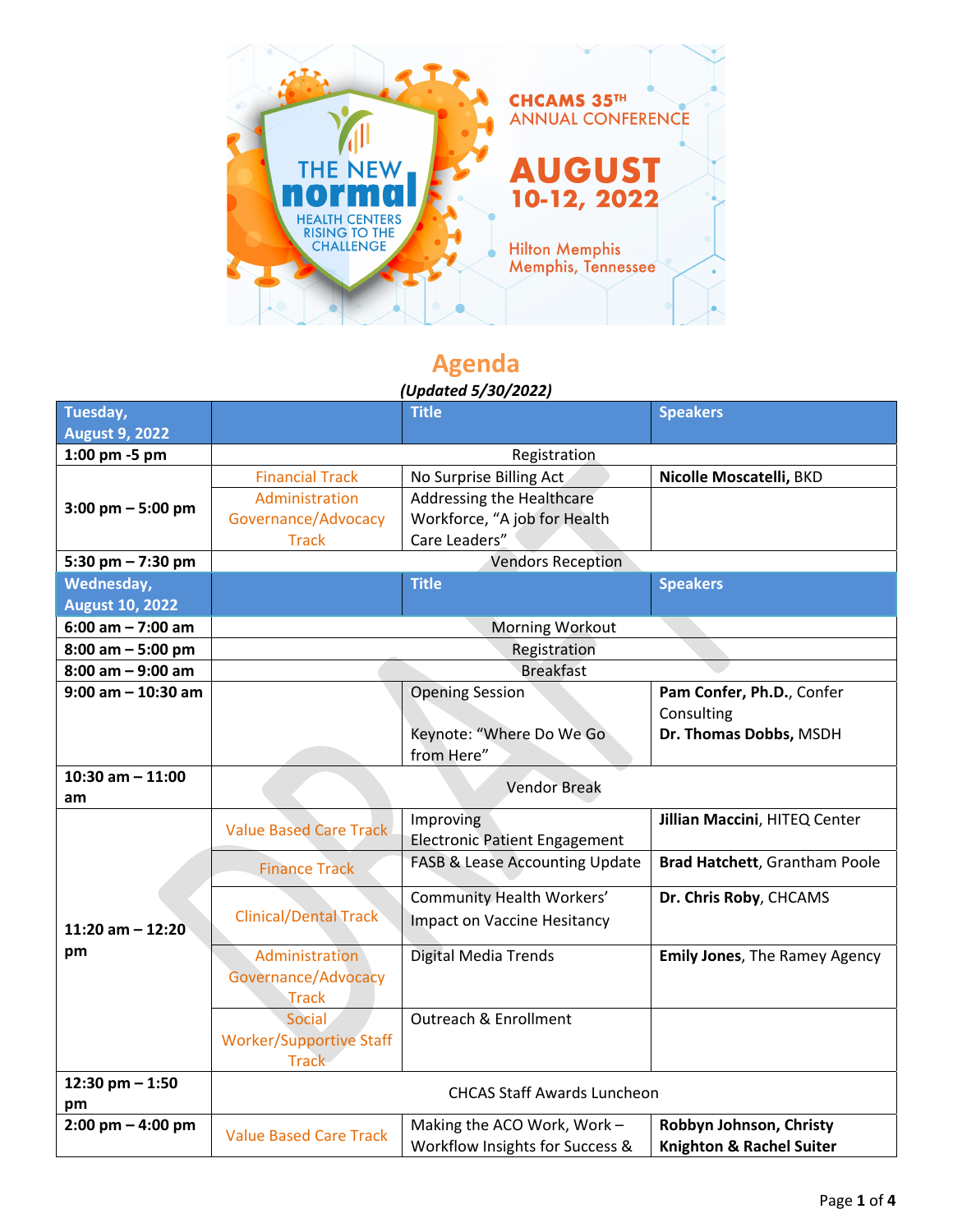

|                        |                                | Making the ACO Work, Work -            | Aledade                       |
|------------------------|--------------------------------|----------------------------------------|-------------------------------|
|                        |                                | <b>Workflow Insights for Success</b>   |                               |
|                        |                                | Navigating the Current Grants          | Catherine Gilpin, BKD         |
|                        | <b>Finance Track</b>           | Management Environment and             |                               |
|                        |                                | Post COVID Sustainability              |                               |
|                        |                                | <b>HPV Update</b>                      | Dr. Anita Henderson           |
|                        | <b>Clinical/Dental Track</b>   | <b>Tobacco Cessation</b>               | John Powell, NP               |
|                        |                                | The Gatekeepers: Executive             | Pam Confer, Ph.D., Confer     |
|                        | Administration                 | Assistants Roles and Responsibilities  | Consulting                    |
|                        | Governance/Advocacy            |                                        |                               |
|                        | <b>Track</b>                   | <b>How to Give Customer Service</b>    | <b>Donna Evans</b>            |
|                        |                                | with a Smile                           |                               |
|                        |                                | Understanding the importance           | Fenway Health                 |
|                        | Social                         | of Gender Identity for Your            |                               |
|                        | <b>Worker/Supportive Staff</b> | Patients                               |                               |
|                        | <b>Track</b>                   |                                        |                               |
|                        |                                | Panel: Trans Man, Trans Women,         |                               |
|                        |                                | Non-Gender Binary                      |                               |
| 5:30 pm $- 7:30$ pm    |                                | <b>ACS Clinicians Dinner (Invited</b>  | <b>Nick Faris</b>             |
|                        |                                | <b>Guest ONLY) Lung Cancer</b>         |                               |
|                        |                                | Screening                              |                               |
| Thursday,              |                                | <b>Title</b>                           | <b>Speakers</b>               |
| <b>August 11, 2022</b> |                                |                                        |                               |
| 6:00 am - 7:00 am      | Morning Workout                |                                        |                               |
| 8:00 am - 4:00 pm      | Registration                   |                                        |                               |
| $8:00$ am $-9:00$ am   | <b>Breakfast</b>               |                                        |                               |
| $9:00$ am $-9:30$ am   | Vendor Break                   |                                        |                               |
| 9:30 am to 11:30       |                                | <b>Tracking Social Determinants of</b> | Chris Neal, Azara             |
| am                     |                                | <b>Health with Azara DRVS</b>          | Carrie Taylor, Azara          |
|                        | <b>Value Based Care Track</b>  |                                        |                               |
|                        |                                | Payor Integration with Azara           |                               |
|                        |                                | <b>DRVS</b>                            |                               |
|                        | <b>Finance Track</b>           | 340b update                            | Sue Veer, Carolina Health     |
|                        |                                |                                        | Centers, Inc.                 |
|                        |                                | Rising to Meet Primary Care            | Dr. Judith Gaudet             |
|                        |                                | Challenges during the COVID-19         |                               |
|                        | <b>Clinical/Dental Track</b>   | Pandemic                               |                               |
|                        |                                |                                        |                               |
|                        |                                | Ending the HIV Epidemic                | Jillian Maccini, HITEQ Center |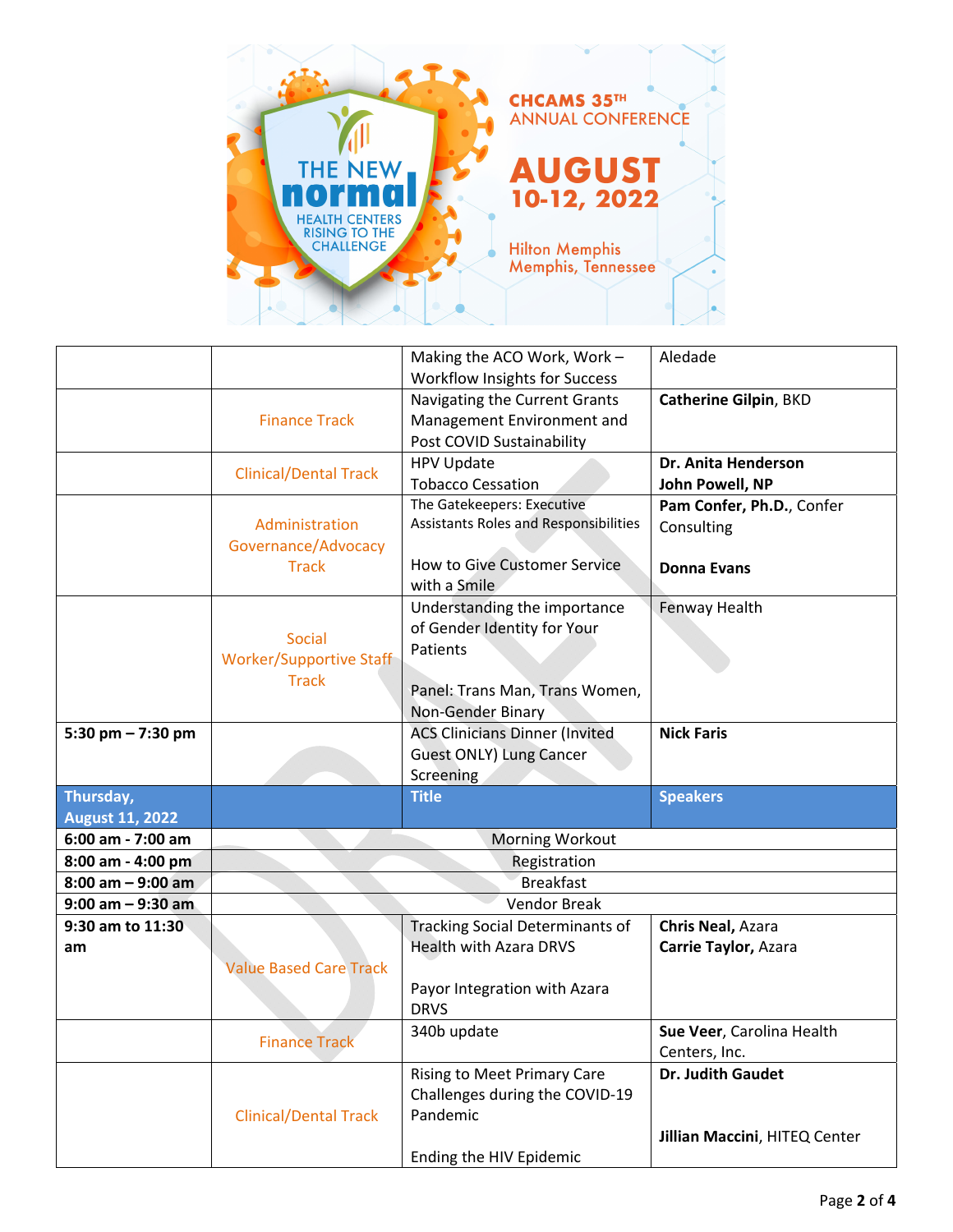

|                                  |                                     | Why Be an Advocate?                    | Aisha Carson, Fahrenheit                          |
|----------------------------------|-------------------------------------|----------------------------------------|---------------------------------------------------|
|                                  | Administration                      |                                        | Creative                                          |
|                                  | Governance/Advocacy                 | Panel Discussion: Digital media,       | Will Harvey, Coastal                              |
|                                  | <b>Track</b>                        | media relations and other              | Tana Vassel, AEH                                  |
|                                  |                                     | comms strategies                       | Terrance Thigpen, Laurel FHC                      |
|                                  |                                     | Cultural Competency for an             | Dr. Chris Roby, CHCAMS                            |
|                                  | Social                              | ever-changing healthcare               |                                                   |
|                                  | <b>Worker/Supportive Staff</b>      | landscape                              |                                                   |
|                                  |                                     |                                        |                                                   |
| $11:30$ am - noon                | <b>Vendor Break</b>                 |                                        |                                                   |
| Noon - 1:30 pm                   |                                     | Luncheon                               | <b>Mike Curry, Esq</b>                            |
| 1:30 pm $-$ 2:00 pm              |                                     | <b>Vendor Break</b>                    |                                                   |
| $2:00$ pm $-4:00$ pm             |                                     | <b>Clinical Insights into Managing</b> | Dr. Kevin Koehler, Access Family                  |
|                                  | Value Based Care Track              | ACOs                                   | <b>Health</b>                                     |
|                                  |                                     |                                        |                                                   |
|                                  |                                     | <b>Internal Controls for Grant</b>     | John Long/Brad Hatchett,<br><b>Grantham Poole</b> |
|                                  | <b>Finance Track</b>                | Compliance                             |                                                   |
|                                  |                                     | <b>Internal Controls-Financial</b>     | Charlie Rafferty, Grantham                        |
|                                  |                                     |                                        | Poole                                             |
|                                  |                                     | Dental Provider Roles in               | Dr. Angela Filzen, MSDH                           |
|                                  |                                     | <b>Providing Vaccinations</b>          |                                                   |
|                                  | <b>Clinical/Dental Track</b>        |                                        |                                                   |
|                                  |                                     | PANEL: Social Assessment Use in        | Dr. Angela Filzen, MSDH                           |
|                                  |                                     | Dental Clinic Settings: A Needed       | Dr. Waletha Wasson                                |
|                                  |                                     | Integration                            |                                                   |
|                                  | Administration                      | <b>FQHC Board Responsibilities</b>     | Lathran Woodard, South                            |
|                                  | Governance/Advocacy<br><b>Track</b> |                                        | Carolina Primary Health Care<br>Association       |
|                                  |                                     | Addressing Adverse Childhood           | Dr. Howard Glenn                                  |
|                                  | <b>Social</b>                       | Experience (ACES)                      |                                                   |
|                                  | <b>Worker/Supportive Staff</b>      |                                        |                                                   |
|                                  | <b>Track</b>                        | Innovative Conversation to             | Dr. Chigozie Udemgba                              |
|                                  |                                     | address SDOH for Health Centers        |                                                   |
| $4:00 \text{ pm} - 6 \text{ pm}$ | Free Time                           |                                        |                                                   |
| $6:00$ pm $- 10:00$              | Roaring 20's Party                  |                                        |                                                   |
| pm                               |                                     |                                        |                                                   |